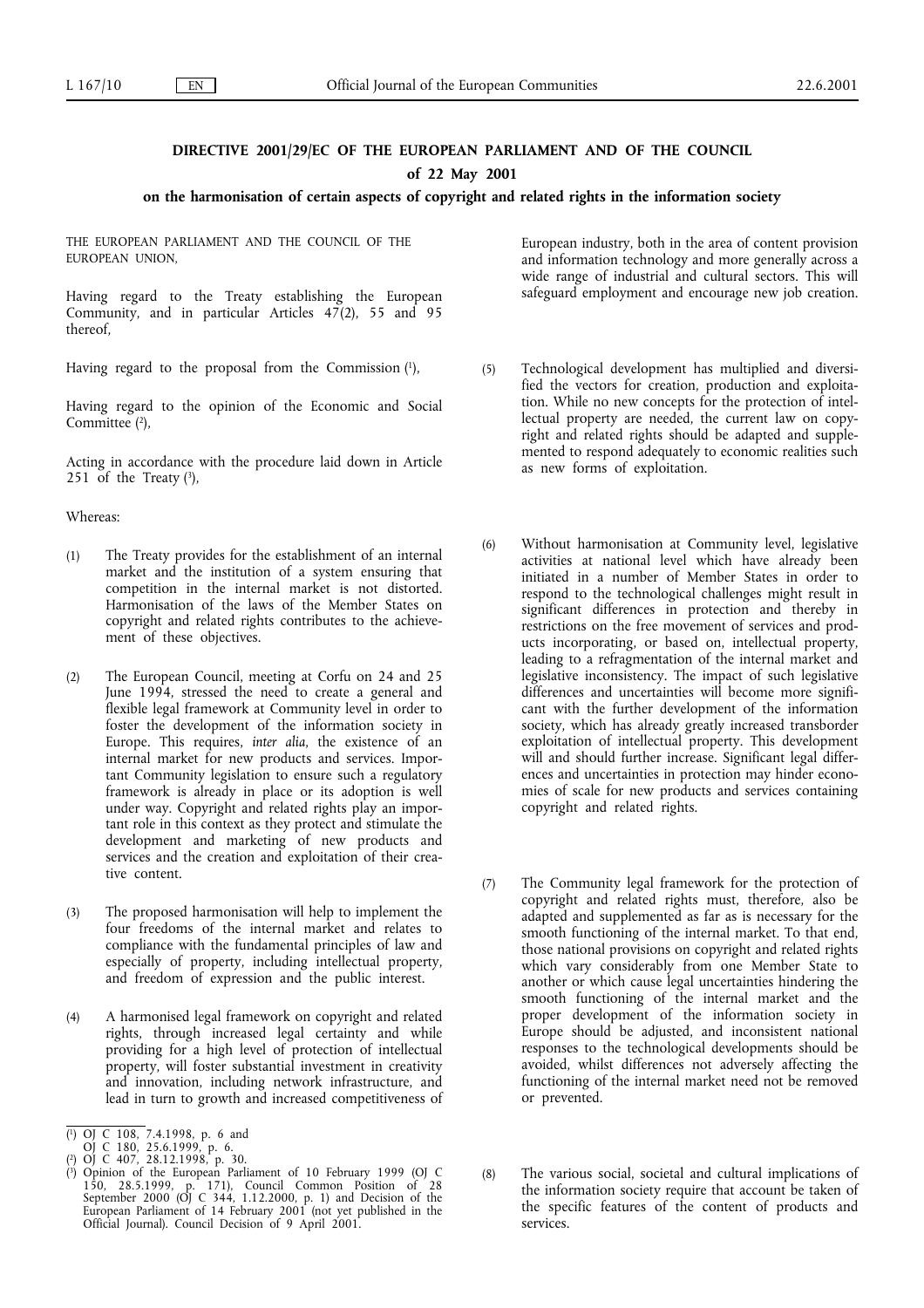- (9) Any harmonisation of copyright and related rights must take as a basis a high level of protection, since such rights are crucial to intellectual creation. Their protection helps to ensure the maintenance and development of creativity in the interests of authors, performers, producers, consumers, culture, industry and the public at large. Intellectual property has therefore been recognised as an integral part of property.
- (10) If authors or performers are to continue their creative and artistic work, they have to receive an appropriate reward for the use of their work, as must producers in order to be able to finance this work. The investment required to produce products such as phonograms, films or multimedia products, and services such as 'ondemand' services, is considerable. Adequate legal protection of intellectual property rights is necessary in order to guarantee the availability of such a reward and provide the opportunity for satisfactory returns on this investment.
- (11) A rigorous, effective system for the protection of copyright and related rights is one of the main ways of ensuring that European cultural creativity and production receive the necessary resources and of safeguarding the independence and dignity of artistic creators and performers.
- (12) Adequate protection of copyright works and subjectmatter of related rights is also of great importance from a cultural standpoint. Article 151 of the Treaty requires the Community to take cultural aspects into account in its action.
- (13) A common search for, and consistent application at European level of, technical measures to protect works and other subject-matter and to provide the necessary information on rights are essential insofar as the ultimate aim of these measures is to give effect to the principles and guarantees laid down in law.
- (14) This Directive should seek to promote learning and culture by protecting works and other subject-matter while permitting exceptions or limitations in the public interest for the purpose of education and teaching.
- (15) The Diplomatic Conference held under the auspices of the World Intellectual Property Organisation (WIPO) in December 1996 led to the adoption of two new Treaties, the 'WIPO Copyright Treaty' and the 'WIPO Performances and Phonograms Treaty', dealing respectively with the protection of authors and the protection of performers and phonogram producers. Those Treaties update the international protection for copyright and related rights significantly, not least with regard to the

so-called 'digital agenda', and improve the means to fight piracy world-wide. The Community and a majority of Member States have already signed the Treaties and the process of making arrangements for the ratification of the Treaties by the Community and the Member States is under way. This Directive also serves to implement a number of the new international obligations.

- (16) Liability for activities in the network environment concerns not only copyright and related rights but also other areas, such as defamation, misleading advertising, or infringement of trademarks, and is addressed horizontally in Directive 2000/31/EC of the European Parliament and of the Council of 8 June 2000 on certain legal aspects of information society services, in particular electronic commerce, in the internal market ('Directive on electronic commerce') (1), which clarifies and harmonises various legal issues relating to information society services including electronic commerce. This Directive should be implemented within a timescale similar to that for the implementation of the Directive on electronic commerce, since that Directive provides a harmonised framework of principles and provisions relevant *inter alia* to important parts of this Directive. This Directive is without prejudice to provisions relating to liability in that Directive.
- (17) It is necessary, especially in the light of the requirements arising out of the digital environment, to ensure that collecting societies achieve a higher level of rationalisation and transparency with regard to compliance with competition rules.
- (18) This Directive is without prejudice to the arrangements in the Member States concerning the management of rights such as extended collective licences.
- (19) The moral rights of rightholders should be exercised according to the legislation of the Member States and the provisions of the Berne Convention for the Protection of Literary and Artistic Works, of the WIPO Copyright Treaty and of the WIPO Performances and Phonograms Treaty. Such moral rights remain outside the scope of this Directive.
- (20) This Directive is based on principles and rules already laid down in the Directives currently in force in this area, in particular Directives  $91/250/EEC$  (2),  $92/$ 100/EEC  $(3)$ , 93/83/EEC  $(4)$ , 93/98/EEC  $(5)$  and 96/9/ EC (6), and it develops those principles and rules and places them in the context of the information society. The provisions of this Directive should be without prejudice to the provisions of those Directives, unless otherwise provided in this Directive.

- ( 2) Council Directive 91/250/EEC of 14 May 1991 on the legal protection of computer programs (OJ L 122, 17.5.1991, p. 42). Directive as amended by Directive 93/98/EEC.
- ( 3) Council Directive 92/100/EEC of 19 November 1992 on rental right and lending right and on certain rights related to copyright in the field of intellectual property (OJ L 346, 27.11.1992, p. 61). Directive as amended by Directive 93/98/EEC.
- ( 4) Council Directive 93/83/EEC of 27 September 1993 on the coordination of certain rules concerning copyright and rights related to copyright applicable to satellite broadcasting and cable retransmission (OJ L 248, 6.10.1993, p. 15).
- ( 5) Council Directive 93/98/EEC of 29 October 1993 harmonising the term of protection of copyright and certain related rights (OJ L 290, 24.11.1993, p. 9).
- ( 6) Directive 96/9/EC of the European Parliament and of the Council of 11 March 1996 on the legal protection of databases (OJ L 77, 27.3.1996, p. 20).

<sup>(</sup> 1) OJ L 178, 17.7.2000, p. 1.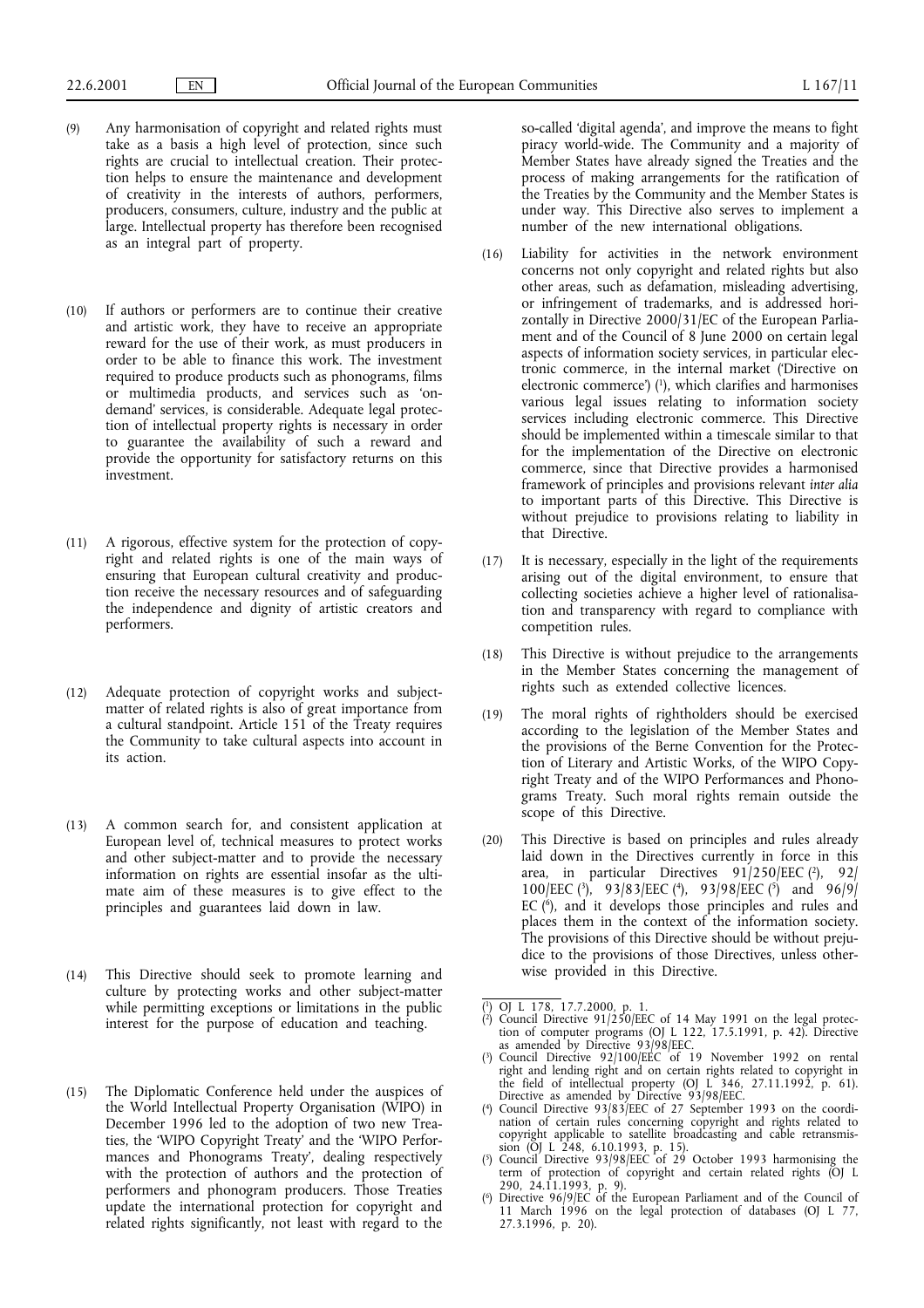- (21) This Directive should define the scope of the acts covered by the reproduction right with regard to the different beneficiaries. This should be done in conformity with the acquis communautaire. A broad definition of these acts is needed to ensure legal certainty within the internal market.
- (22) The objective of proper support for the dissemination of culture must not be achieved by sacrificing strict protection of rights or by tolerating illegal forms of distribution of counterfeited or pirated works.
- (23) This Directive should harmonise further the author's right of communication to the public. This right should be understood in a broad sense covering all communication to the public not present at the place where the communication originates. This right should cover any such transmission or retransmission of a work to the public by wire or wireless means, including broadcasting. This right should not cover any other acts.
- (24) The right to make available to the public subject-matter referred to in Article 3(2) should be understood as covering all acts of making available such subject-matter to members of the public not present at the place where the act of making available originates, and as not covering any other acts.
- (25) The legal uncertainty regarding the nature and the level of protection of acts of on-demand transmission of copyright works and subject-matter protected by related rights over networks should be overcome by providing for harmonised protection at Community level. It should be made clear that all rightholders recognised by this Directive should have an exclusive right to make available to the public copyright works or any other subjectmatter by way of interactive on-demand transmissions. Such interactive on-demand transmissions are characterised by the fact that members of the public may access them from a place and at a time individually chosen by them.
- (26) With regard to the making available in on-demand services by broadcasters of their radio or television productions incorporating music from commercial phonograms as an integral part thereof, collective licensing arrangements are to be encouraged in order to facilitate the clearance of the rights concerned.
- (27) The mere provision of physical facilities for enabling or making a communication does not in itself amount to communication within the meaning of this Directive.
- (28) Copyright protection under this Directive includes the exclusive right to control distribution of the work incorporated in a tangible article. The first sale in the Community of the original of a work or copies thereof by the rightholder or with his consent exhausts the right to control resale of that object in the Community. This right should not be exhausted in respect of the original or of copies thereof sold by the rightholder or with his consent outside the Community. Rental and lending rights for authors have been established in Directive 92/100/EEC. The distribution right provided for in this Directive is without prejudice to the provisions relating

to the rental and lending rights contained in Chapter I of that Directive.

- (29) The question of exhaustion does not arise in the case of services and on-line services in particular. This also applies with regard to a material copy of a work or other subject-matter made by a user of such a service with the consent of the rightholder. Therefore, the same applies to rental and lending of the original and copies of works or other subject-matter which are services by nature. Unlike CD-ROM or CD-I, where the intellectual property is incorporated in a material medium, namely an item of goods, every on-line service is in fact an act which should be subject to authorisation where the copyright or related right so provides.
- (30) The rights referred to in this Directive may be transferred, assigned or subject to the granting of contractual licences, without prejudice to the relevant national legislation on copyright and related rights.
- (31) A fair balance of rights and interests between the different categories of rightholders, as well as between the different categories of rightholders and users of protected subject-matter must be safeguarded. The existing exceptions and limitations to the rights as set out by the Member States have to be reassessed in the light of the new electronic environment. Existing differences in the exceptions and limitations to certain restricted acts have direct negative effects on the functioning of the internal market of copyright and related rights. Such differences could well become more pronounced in view of the further development of transborder exploitation of works and cross-border activities. In order to ensure the proper functioning of the internal market, such exceptions and limitations should be defined more harmoniously. The degree of their harmonisation should be based on their impact on the smooth functioning of the internal market.
- (32) This Directive provides for an exhaustive enumeration of exceptions and limitations to the reproduction right and the right of communication to the public. Some exceptions or limitations only apply to the reproduction right, where appropriate. This list takes due account of the different legal traditions in Member States, while, at the same time, aiming to ensure a functioning internal market. Member States should arrive at a coherent application of these exceptions and limitations, which will be assessed when reviewing implementing legislation in the future.
- (33) The exclusive right of reproduction should be subject to an exception to allow certain acts of temporary reproduction, which are transient or incidental reproductions, forming an integral and essential part of a technological process and carried out for the sole purpose of enabling either efficient transmission in a network between third parties by an intermediary, or a lawful use of a work or other subject-matter to be made. The acts of reproduction concerned should have no separate economic value on their own. To the extent that they meet these conditions, this exception should include acts which enable browsing as well as acts of caching to take place,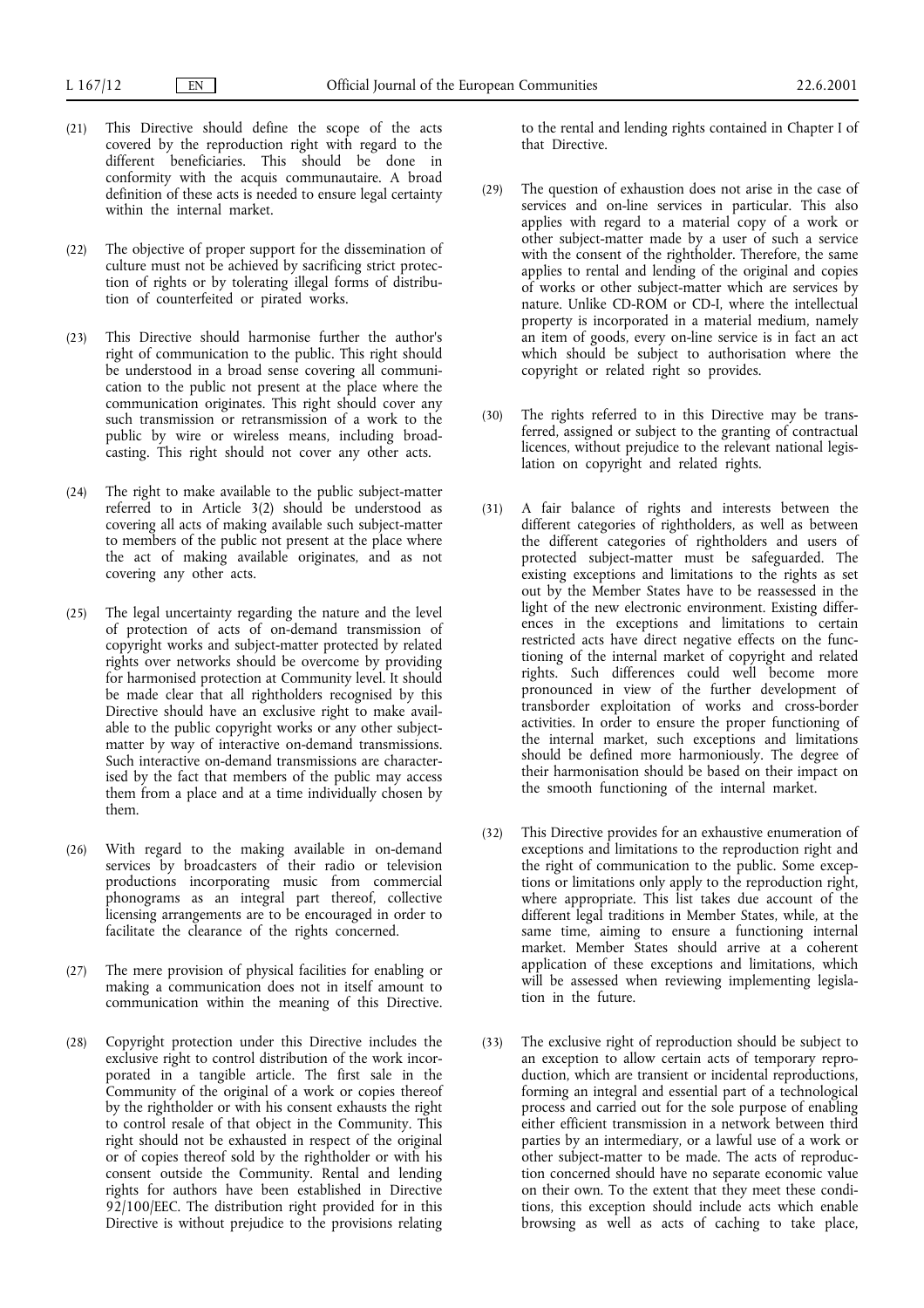including those which enable transmission systems to function efficiently, provided that the intermediary does not modify the information and does not interfere with the lawful use of technology, widely recognised and used by industry, to obtain data on the use of the information. A use should be considered lawful where it is authorised by the rightholder or not restricted by law.

- (34) Member States should be given the option of providing for certain exceptions or limitations for cases such as educational and scientific purposes, for the benefit of public institutions such as libraries and archives, for purposes of news reporting, for quotations, for use by people with disabilities, for public security uses and for uses in administrative and judicial proceedings.
- (35) In certain cases of exceptions or limitations, rightholders should receive fair compensation to compensate them adequately for the use made of their protected works or other subject-matter. When determining the form, detailed arrangements and possible level of such fair compensation, account should be taken of the particular circumstances of each case. When evaluating these circumstances, a valuable criterion would be the possible harm to the rightholders resulting from the act in question. In cases where rightholders have already received payment in some other form, for instance as part of a licence fee, no specific or separate payment may be due. The level of fair compensation should take full account of the degree of use of technological protection measures referred to in this Directive. In certain situations where the prejudice to the rightholder would be minimal, no obligation for payment may arise.
- (36) The Member States may provide for fair compensation for rightholders also when applying the optional provisions on exceptions or limitations which do not require such compensation.
- (37) Existing national schemes on reprography, where they exist, do not create major barriers to the internal market. Member States should be allowed to provide for an exception or limitation in respect of reprography.
- (38) Member States should be allowed to provide for an exception or limitation to the reproduction right for certain types of reproduction of audio, visual and audiovisual material for private use, accompanied by fair compensation. This may include the introduction or continuation of remuneration schemes to compensate for the prejudice to rightholders. Although differences between those remuneration schemes affect the functioning of the internal market, those differences, with respect to analogue private reproduction, should not have a significant impact on the development of the information society. Digital private copying is likely to be more widespread and have a greater economic impact. Due account should therefore be taken of the differences between digital and analogue private copying and a distinction should be made in certain respects between them.
- (39) When applying the exception or limitation on private copying, Member States should take due account of technological and economic developments, in particular with respect to digital private copying and remuneration schemes, when effective technological protection measures are available. Such exceptions or limitations should not inhibit the use of technological measures or their enforcement against circumvention.
- (40) Member States may provide for an exception or limitation for the benefit of certain non-profit making establishments, such as publicly accessible libraries and equivalent institutions, as well as archives. However, this should be limited to certain special cases covered by the reproduction right. Such an exception or limitation should not cover uses made in the context of on-line delivery of protected works or other subject-matter. This Directive should be without prejudice to the Member States' option to derogate from the exclusive public lending right in accordance with Article 5 of Directive 92/100/EEC. Therefore, specific contracts or licences should be promoted which, without creating imbalances, favour such establishments and the disseminative purposes they serve.
- (41) When applying the exception or limitation in respect of ephemeral recordings made by broadcasting organisations it is understood that a broadcaster's own facilities include those of a person acting on behalf of and under the responsibility of the broadcasting organisation.
- (42) When applying the exception or limitation for noncommercial educational and scientific research purposes, including distance learning, the non-commercial nature of the activity in question should be determined by that activity as such. The organisational structure and the means of funding of the establishment concerned are not the decisive factors in this respect.
- (43) It is in any case important for the Member States to adopt all necessary measures to facilitate access to works by persons suffering from a disability which constitutes an obstacle to the use of the works themselves, and to pay particular attention to accessible formats.
- (44) When applying the exceptions and limitations provided for in this Directive, they should be exercised in accordance with international obligations. Such exceptions and limitations may not be applied in a way which prejudices the legitimate interests of the rightholder or which conflicts with the normal exploitation of his work or other subject-matter. The provision of such exceptions or limitations by Member States should, in particular, duly reflect the increased economic impact that such exceptions or limitations may have in the context of the new electronic environment. Therefore, the scope of certain exceptions or limitations may have to be even more limited when it comes to certain new uses of copyright works and other subject-matter.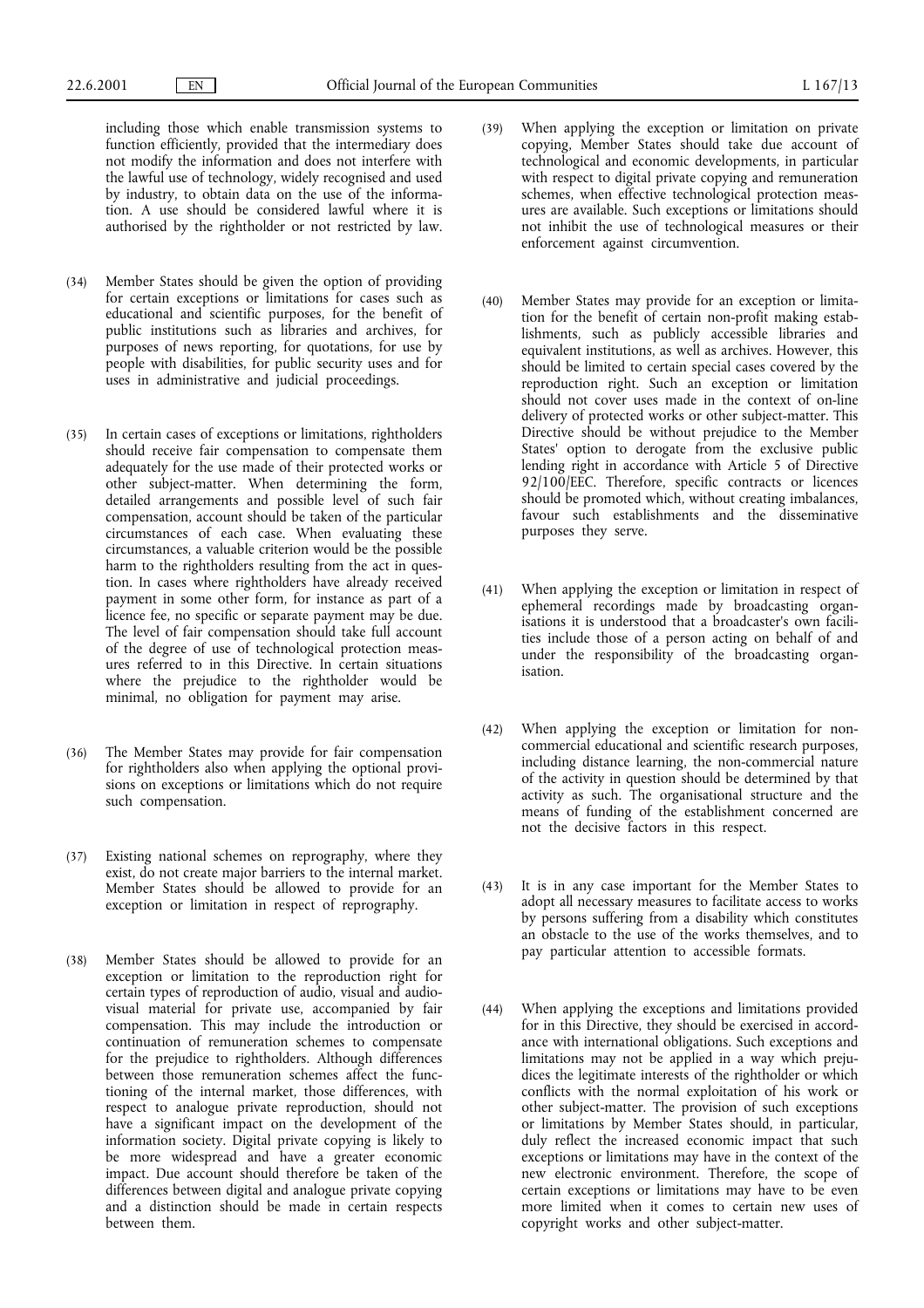- (45) The exceptions and limitations referred to in Article 5(2), (3) and (4) should not, however, prevent the definition of contractual relations designed to ensure fair compensation for the rightholders insofar as permitted by national law.
- (46) Recourse to mediation could help users and rightholders to settle disputes. The Commission, in cooperation with the Member States within the Contact Committee, should undertake a study to consider new legal ways of settling disputes concerning copyright and related rights.
- (47) Technological development will allow rightholders to make use of technological measures designed to prevent or restrict acts not authorised by the rightholders of any copyright, rights related to copyright or the *sui generis* right in databases. The danger, however, exists that illegal activities might be carried out in order to enable or facilitate the circumvention of the technical protection provided by these measures. In order to avoid fragmented legal approaches that could potentially hinder the functioning of the internal market, there is a need to provide for harmonised legal protection against circumvention of effective technological measures and against provision of devices and products or services to this effect.
- (48) Such legal protection should be provided in respect of technological measures that effectively restrict acts not authorised by the rightholders of any copyright, rights related to copyright or the *sui generis* right in databases without, however, preventing the normal operation of electronic equipment and its technological development. Such legal protection implies no obligation to design devices, products, components or services to correspond to technological measures, so long as such device, product, component or service does not otherwise fall under the prohibition of Article 6. Such legal protection should respect proportionality and should not prohibit those devices or activities which have a commercially significant purpose or use other than to circumvent the technical protection. In particular, this protection should not hinder research into cryptography.
- (49) The legal protection of technological measures is without prejudice to the application of any national provisions which may prohibit the private possession of devices, products or components for the circumvention of technological measures.
- (50) Such a harmonised legal protection does not affect the specific provisions on protection provided for by Directive 91/250/EEC. In particular, it should not apply to the protection of technological measures used in connection with computer programs, which is exclusively addressed in that Directive. It should neither inhibit nor prevent the development or use of any means of circumventing a technological measure that is necessary to enable acts to be undertaken in accordance with the terms of Article 5(3) or Article 6 of Directive

91/250/EEC. Articles 5 and 6 of that Directive exclusively determine exceptions to the exclusive rights applicable to computer programs.

- (51) The legal protection of technological measures applies without prejudice to public policy, as reflected in Article 5, or public security. Member States should promote voluntary measures taken by rightholders, including the conclusion and implementation of agreements between rightholders and other parties concerned, to accommodate achieving the objectives of certain exceptions or limitations provided for in national law in accordance with this Directive. In the absence of such voluntary measures or agreements within a reasonable period of time, Member States should take appropriate measures to ensure that rightholders provide beneficiaries of such exceptions or limitations with appropriate means of benefiting from them, by modifying an implemented technological measure or by other means. However, in order to prevent abuse of such measures taken by rightholders, including within the framework of agreements, or taken by a Member State, any technological measures applied in implementation of such measures should enjoy legal protection.
- (52) When implementing an exception or limitation for private copying in accordance with Article 5(2)(b), Member States should likewise promote the use of voluntary measures to accommodate achieving the objectives of such exception or limitation. If, within a reasonable period of time, no such voluntary measures to make reproduction for private use possible have been taken, Member States may take measures to enable beneficiaries of the exception or limitation concerned to benefit from it. Voluntary measures taken by rightholders, including agreements between rightholders and other parties concerned, as well as measures taken by Member States, do not prevent rightholders from using technological measures which are consistent with the exceptions or limitations on private copying in national law in accordance with Article 5(2)(b), taking account of the condition of fair compensation under that provision and the possible differentiation between various conditions of use in accordance with Article 5(5), such as controlling the number of reproductions. In order to prevent abuse of such measures, any technological measures applied in their implementation should enjoy legal protection.
- (53) The protection of technological measures should ensure a secure environment for the provision of interactive on-demand services, in such a way that members of the public may access works or other subject-matter from a place and at a time individually chosen by them. Where such services are governed by contractual arrangements, the first and second subparagraphs of Article 6(4) should not apply. Non-interactive forms of online use should remain subject to those provisions.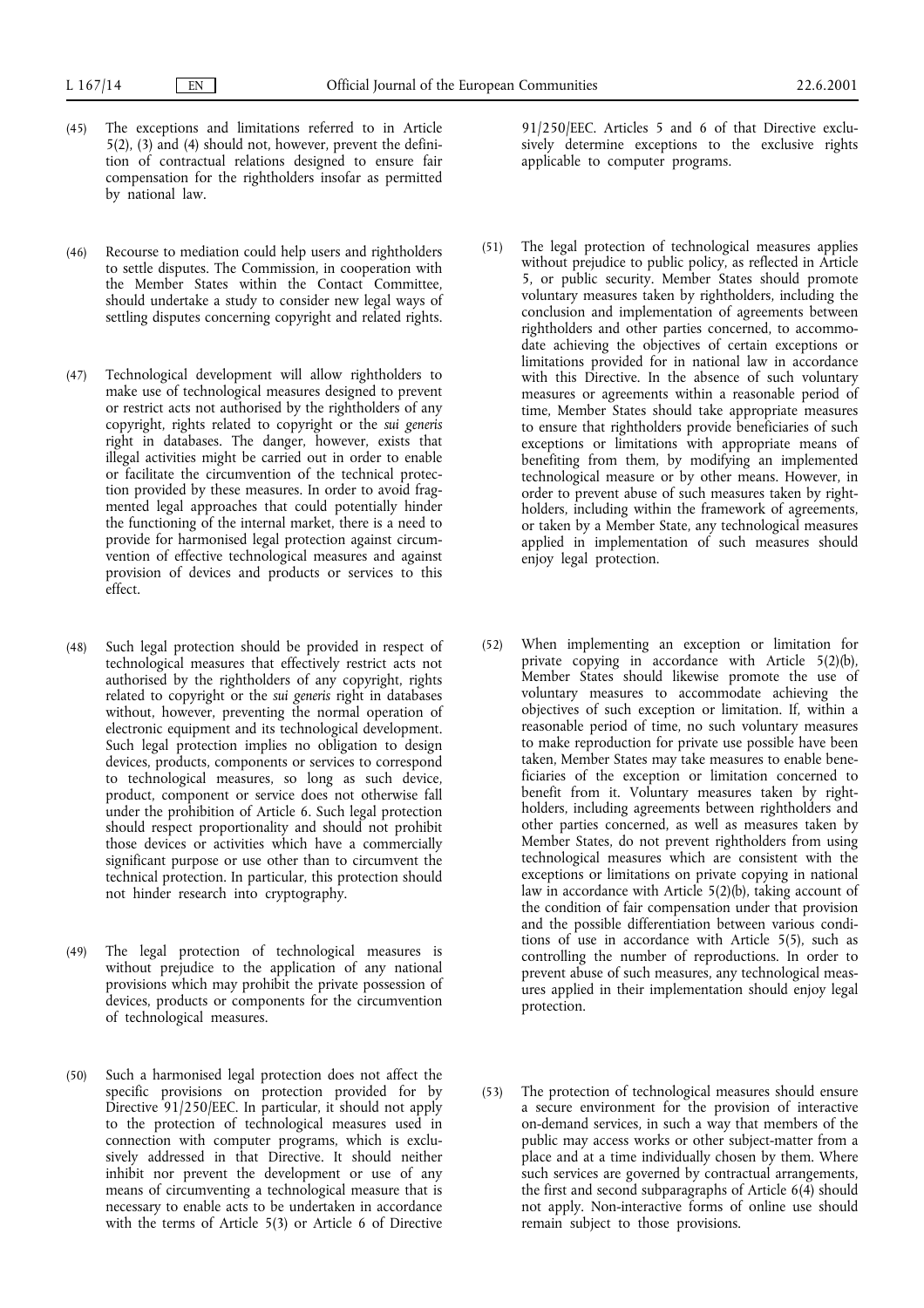- (54) Important progress has been made in the international standardisation of technical systems of identification of works and protected subject-matter in digital format. In an increasingly networked environment, differences between technological measures could lead to an incompatibility of systems within the Community. Compatibility and interoperability of the different systems should be encouraged. It would be highly desirable to encourage the development of global systems.
- (55) Technological development will facilitate the distribution of works, notably on networks, and this will entail the need for rightholders to identify better the work or other subject-matter, the author or any other rightholder, and to provide information about the terms and conditions of use of the work or other subject-matter in order to render easier the management of rights attached to them. Rightholders should be encouraged to use markings indicating, in addition to the information referred to above, *inter alia* their authorisation when putting works or other subject-matter on networks.
- (56) There is, however, the danger that illegal activities might be carried out in order to remove or alter the electronic copyright-management information attached to it, or otherwise to distribute, import for distribution, broadcast, communicate to the public or make available to the public works or other protected subject-matter from which such information has been removed without authority. In order to avoid fragmented legal approaches that could potentially hinder the functioning of the internal market, there is a need to provide for harmonised legal protection against any of these activities.
- (57) Any such rights-management information systems referred to above may, depending on their design, at the same time process personal data about the consumption patterns of protected subject-matter by individuals and allow for tracing of on-line behaviour. These technical means, in their technical functions, should incorporate privacy safeguards in accordance with Directive 95/ 46/EC of the European Parliament and of the Council of 24 October 1995 on the protection of individuals with regard to the processing of personal data and the free movement of such data (1).
- (58) Member States should provide for effective sanctions and remedies for infringements of rights and obligations as set out in this Directive. They should take all the measures necessary to ensure that those sanctions and remedies are applied. The sanctions thus provided for should be effective, proportionate and dissuasive and should include the possibility of seeking damages and/or injunctive relief and, where appropriate, of applying for seizure of infringing material.
- (59) In the digital environment, in particular, the services of intermediaries may increasingly be used by third parties for infringing activities. In many cases such intermediaries are best placed to bring such infringing activities to an end. Therefore, without prejudice to any other sanctions and remedies available, rightholders should have the possibility of applying for an injunction against an intermediary who carries a third party's infringement of a protected work or other subject-matter in a network. This possibility should be available even where the acts carried out by the intermediary are exempted under Article 5. The conditions and modalities relating to such injunctions should be left to the national law of the Member States.
- (60) The protection provided under this Directive should be without prejudice to national or Community legal provisions in other areas, such as industrial property, data protection, conditional access, access to public documents, and the rule of media exploitation chronology, which may affect the protection of copyright or related rights.
- (61) In order to comply with the WIPO Performances and Phonograms Treaty, Directives 92/100/EEC and 93/ 98/EEC should be amended,

HAVE ADOPTED THIS DIRECTIVE:

### CHAPTER<sub>I</sub>

#### **OBJECTIVE AND SCOPE**

#### *Article 1*

#### **Scope**

This Directive concerns the legal protection of copyright and related rights in the framework of the internal market, with particular emphasis on the information society.

Except in the cases referred to in Article 11, this Directive shall leave intact and shall in no way affect existing Community provisions relating to:

- (a) the legal protection of computer programs;
- (b) rental right, lending right and certain rights related to copyright in the field of intellectual property;
- (c) copyright and related rights applicable to broadcasting of programmes by satellite and cable retransmission;
- (d) the term of protection of copyright and certain related rights;
- (a) OJ L 281, 23.11.1995, p. 31. (e) the legal protection of databases.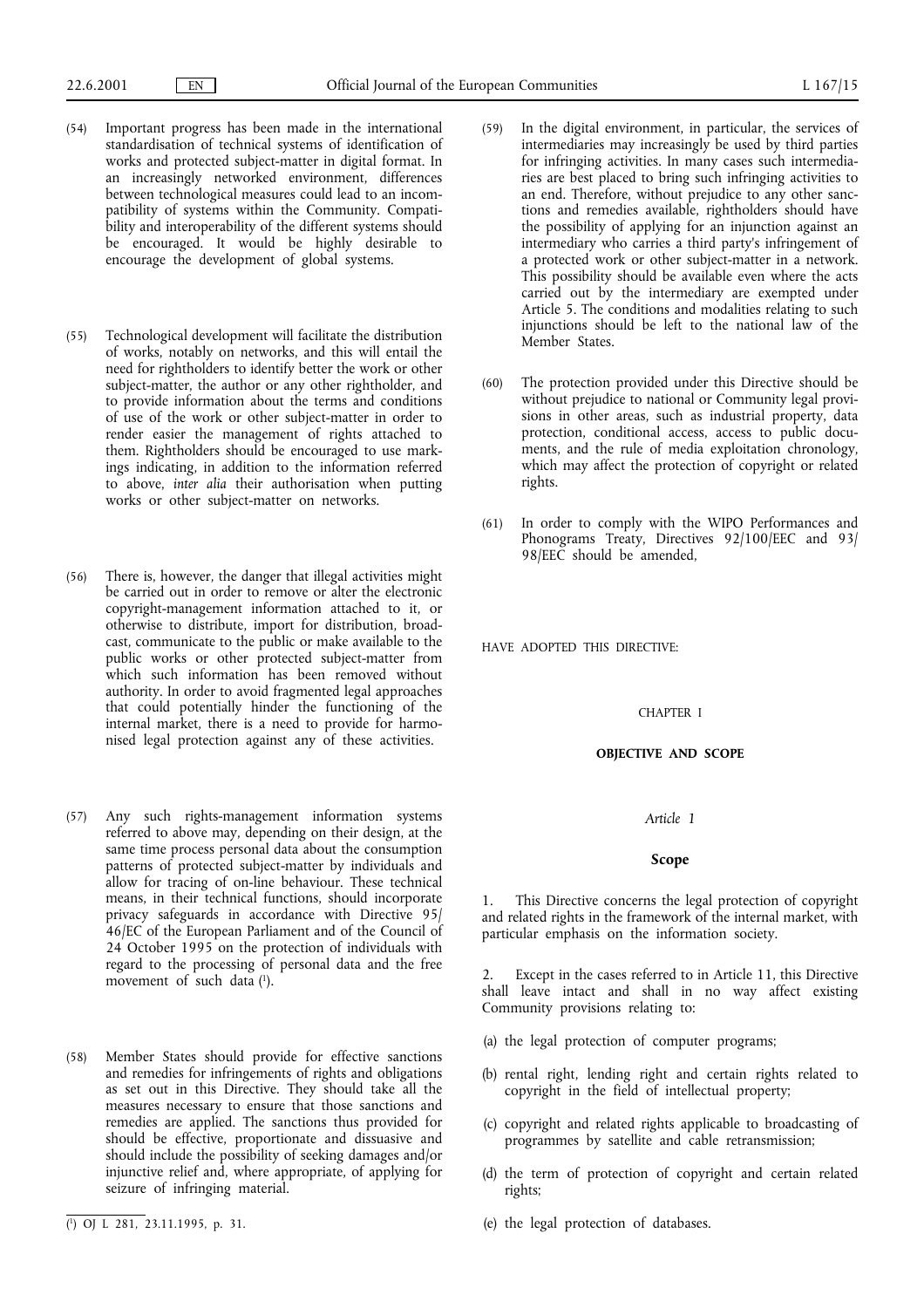# CHAPTER II

# **RIGHTS AND EXCEPTIONS**

#### *Article 2*

### **Reproduction right**

Member States shall provide for the exclusive right to authorise or prohibit direct or indirect, temporary or permanent reproduction by any means and in any form, in whole or in part:

- (a) for authors, of their works;
- (b) for performers, of fixations of their performances;
- (c) for phonogram producers, of their phonograms;
- (d) for the producers of the first fixations of films, in respect of the original and copies of their films;
- (e) for broadcasting organisations, of fixations of their broadcasts, whether those broadcasts are transmitted by wire or over the air, including by cable or satellite.

### *Article 3*

## **Right of communication to the public of works and right of making available to the public other subject-matter**

1. Member States shall provide authors with the exclusive right to authorise or prohibit any communication to the public of their works, by wire or wireless means, including the making available to the public of their works in such a way that members of the public may access them from a place and at a time individually chosen by them.

2. Member States shall provide for the exclusive right to authorise or prohibit the making available to the public, by wire or wireless means, in such a way that members of the public may access them from a place and at a time individually chosen by them:

- (a) for performers, of fixations of their performances;
- (b) for phonogram producers, of their phonograms;
- (c) for the producers of the first fixations of films, of the original and copies of their films;
- (d) for broadcasting organisations, of fixations of their broadcasts, whether these broadcasts are transmitted by wire or over the air, including by cable or satellite.

3. The rights referred to in paragraphs 1 and 2 shall not be exhausted by any act of communication to the public or making available to the public as set out in this Article.

# *Article 4*

## **Distribution right**

1. Member States shall provide for authors, in respect of the original of their works or of copies thereof, the exclusive right to authorise or prohibit any form of distribution to the public by sale or otherwise.

2. The distribution right shall not be exhausted within the Community in respect of the original or copies of the work, except where the first sale or other transfer of ownership in the Community of that object is made by the rightholder or with his consent.

#### *Article 5*

### **Exceptions and limitations**

Temporary acts of reproduction referred to in Article 2, which are transient or incidental [and] an integral and essential part of a technological process and whose sole purpose is to enable:

- (a) a transmission in a network between third parties by an intermediary, or
- (b) a lawful use

of a work or other subject-matter to be made, and which have no independent economic significance, shall be exempted from the reproduction right provided for in Article 2.

2. Member States may provide for exceptions or limitations to the reproduction right provided for in Article 2 in the following cases:

- (a) in respect of reproductions on paper or any similar medium, effected by the use of any kind of photographic technique or by some other process having similar effects, with the exception of sheet music, provided that the rightholders receive fair compensation;
- (b) in respect of reproductions on any medium made by a natural person for private use and for ends that are neither directly nor indirectly commercial, on condition that the rightholders receive fair compensation which takes account of the application or non-application of technological measures referred to in Article 6 to the work or subjectmatter concerned;
- (c) in respect of specific acts of reproduction made by publicly accessible libraries, educational establishments or museums, or by archives, which are not for direct or indirect economic or commercial advantage;
- (d) in respect of ephemeral recordings of works made by broadcasting organisations by means of their own facilities and for their own broadcasts; the preservation of these recordings in official archives may, on the grounds of their exceptional documentary character, be permitted;
- (e) in respect of reproductions of broadcasts made by social institutions pursuing non-commercial purposes, such as hospitals or prisons, on condition that the rightholders receive fair compensation.

3. Member States may provide for exceptions or limitations to the rights provided for in Articles 2 and 3 in the following cases:

- (a) use for the sole purpose of illustration for teaching or scientific research, as long as the source, including the author's name, is indicated, unless this turns out to be impossible and to the extent justified by the non-commercial purpose to be achieved;
- (b) uses, for the benefit of people with a disability, which are directly related to the disability and of a non-commercial nature, to the extent required by the specific disability;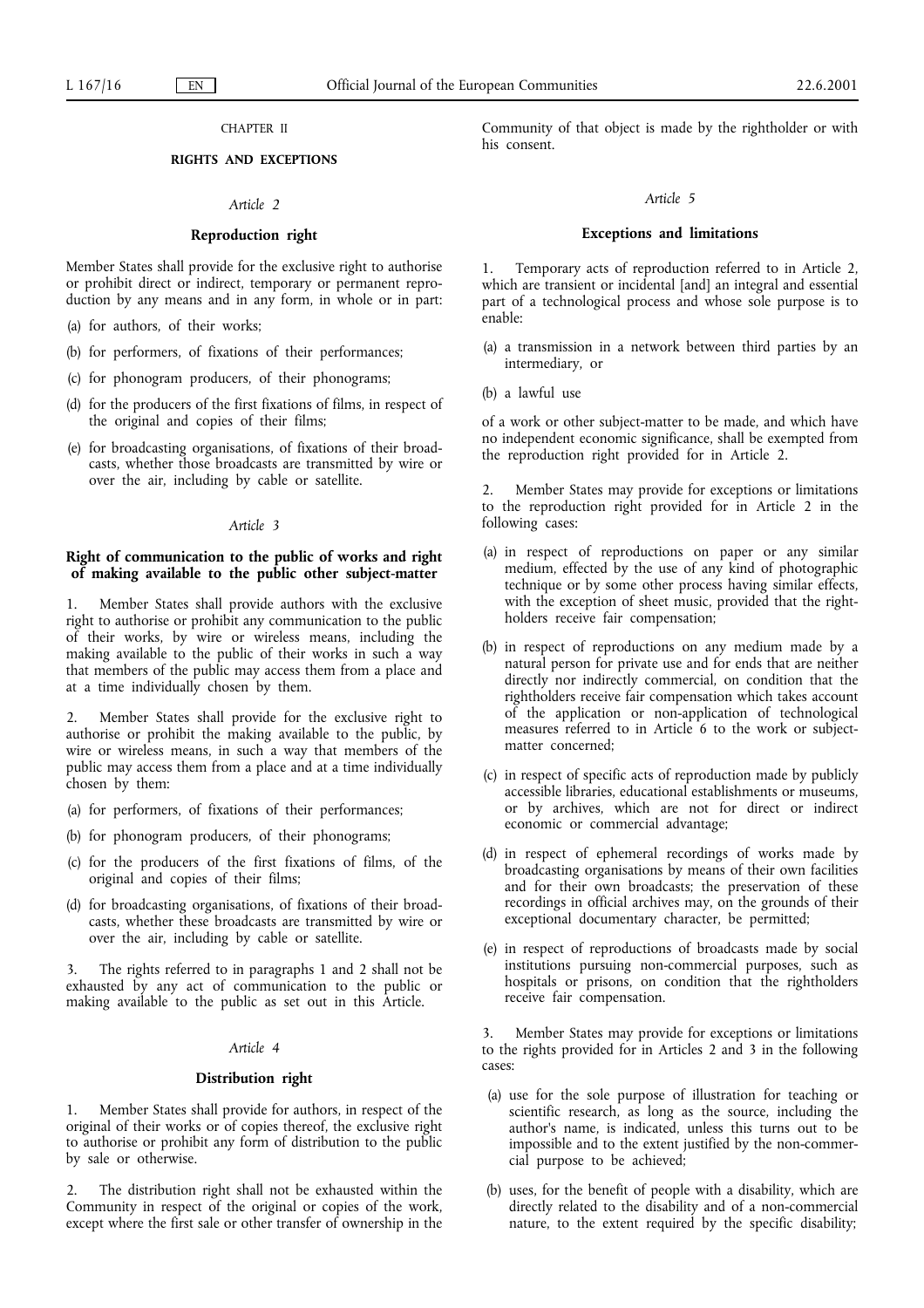- (c) reproduction by the press, communication to the public or making available of published articles on current economic, political or religious topics or of broadcast works or other subject-matter of the same character, in cases where such use is not expressly reserved, and as long as the source, including the author's name, is indicated, or use of works or other subject-matter in connection with the reporting of current events, to the extent justified by the informatory purpose and as long as the source, including the author's name, is indicated, unless this turns out to be impossible;
- (d) quotations for purposes such as criticism or review, provided that they relate to a work or other subject-matter which has already been lawfully made available to the public, that, unless this turns out to be impossible, the source, including the author's name, is indicated, and that their use is in accordance with fair practice, and to the extent required by the specific purpose;
- (e) use for the purposes of public security or to ensure the proper performance or reporting of administrative, parliamentary or judicial proceedings;
- (f) use of political speeches as well as extracts of public lectures or similar works or subject-matter to the extent justified by the informatory purpose and provided that the source, including the author's name, is indicated, except where this turns out to be impossible;
- (g) use during religious celebrations or official celebrations organised by a public authority;
- (h) use of works, such as works of architecture or sculpture, made to be located permanently in public places;
- (i) incidental inclusion of a work or other subject-matter in other material;
- (j) use for the purpose of advertising the public exhibition or sale of artistic works, to the extent necessary to promote the event, excluding any other commercial use;
- (k) use for the purpose of caricature, parody or pastiche;
- (l) use in connection with the demonstration or repair of equipment;
- (m) use of an artistic work in the form of a building or a drawing or plan of a building for the purposes of reconstructing the building;
- (n) use by communication or making available, for the purpose of research or private study, to individual members of the public by dedicated terminals on the premises of establishments referred to in paragraph 2(c) of works and other subject-matter not subject to purchase or licensing terms which are contained in their collections;
- (o) use in certain other cases of minor importance where exceptions or limitations already exist under national law, provided that they only concern analogue uses and do not affect the free circulation of goods and services within the Community, without prejudice to the other exceptions and limitations contained in this Article.

4. Where the Member States may provide for an exception or limitation to the right of reproduction pursuant to paragraphs 2 and 3, they may provide similarly for an exception or limitation to the right of distribution as referred to in Article 4 to the extent justified by the purpose of the authorised act of reproduction.

5. The exceptions and limitations provided for in paragraphs 1, 2, 3 and 4 shall only be applied in certain special cases which do not conflict with a normal exploitation of the work or other subject-matter and do not unreasonably prejudice the legitimate interests of the rightholder.

#### **CHAPTER III**

### **PROTECTION OF TECHNOLOGICAL MEASURES AND RIGHTS-MANAGEMENT INFORMATION**

#### *Article 6*

#### **Obligations as to technological measures**

1. Member States shall provide adequate legal protection against the circumvention of any effective technological measures, which the person concerned carries out in the knowledge, or with reasonable grounds to know, that he or she is pursuing that objective.

2. Member States shall provide adequate legal protection against the manufacture, import, distribution, sale, rental, advertisement for sale or rental, or possession for commercial purposes of devices, products or components or the provision of services which:

- (a) are promoted, advertised or marketed for the purpose of circumvention of, or
- (b) have only a limited commercially significant purpose or use other than to circumvent, or
- (c) are primarily designed, produced, adapted or performed for the purpose of enabling or facilitating the circumvention of,

any effective technological measures.

3. For the purposes of this Directive, the expression 'technological measures' means any technology, device or component that, in the normal course of its operation, is designed to prevent or restrict acts, in respect of works or other subjectmatter, which are not authorised by the rightholder of any copyright or any right related to copyright as provided for by law or the *sui generis* right provided for in Chapter III of Directive 96/9/EC. Technological measures shall be deemed 'effective' where the use of a protected work or other subjectmatter is controlled by the rightholders through application of an access control or protection process, such as encryption, scrambling or other transformation of the work or other subject-matter or a copy control mechanism, which achieves the protection objective.

4. Notwithstanding the legal protection provided for in paragraph 1, in the absence of voluntary measures taken by rightholders, including agreements between rightholders and other parties concerned, Member States shall take appropriate measures to ensure that rightholders make available to the beneficiary of an exception or limitation provided for in national law in accordance with Article  $5(2)(a)$ ,  $(2)(c)$ ,  $(2)(d)$ ,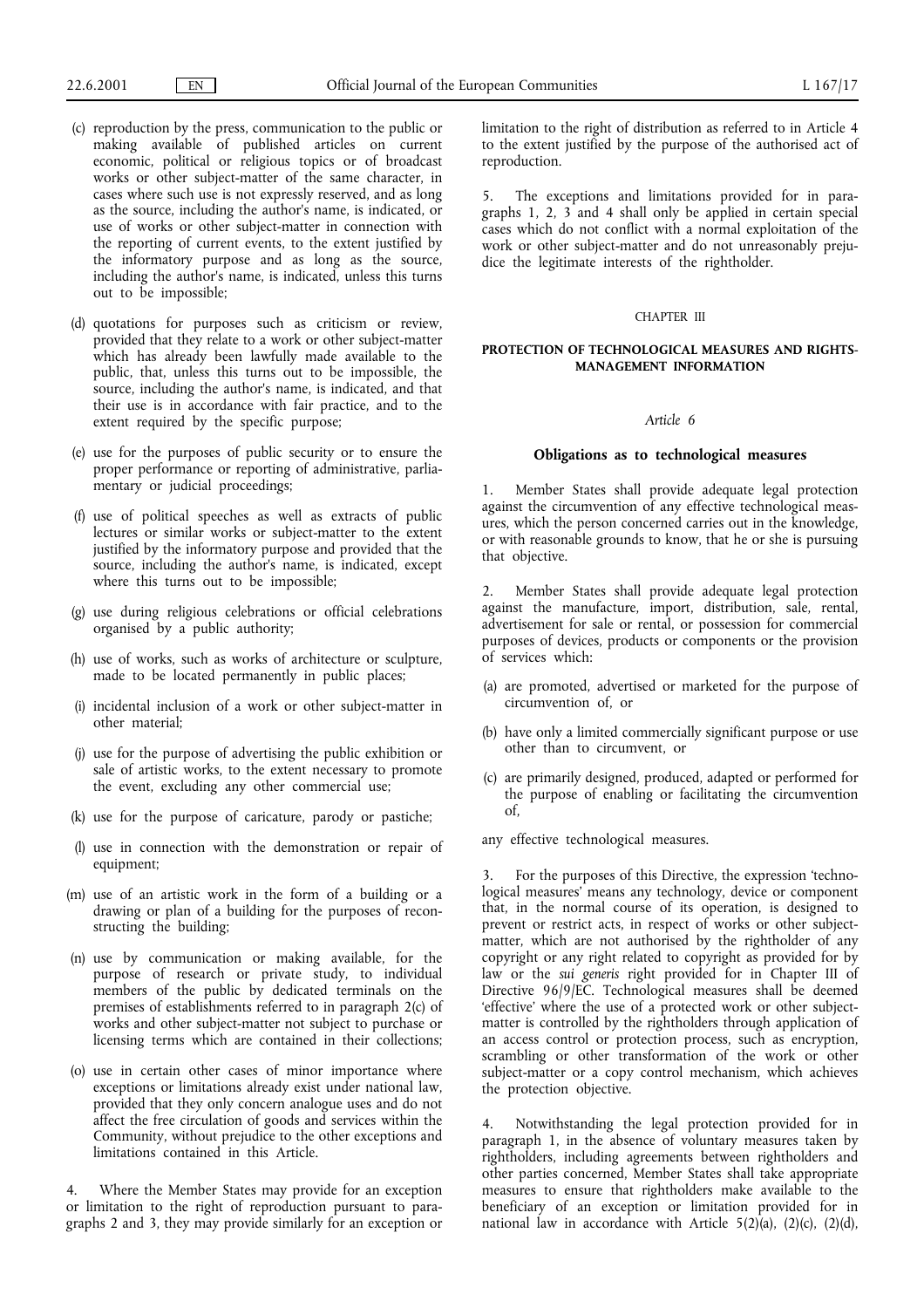$(2)(e)$ ,  $(3)(a)$ ,  $(3)(b)$  or  $(3)(e)$  the means of benefiting from that exception or limitation, to the extent necessary to benefit from that exception or limitation and where that beneficiary has legal access to the protected work or subject-matter concerned.

A Member State may also take such measures in respect of a beneficiary of an exception or limitation provided for in accordance with Article  $5(2)(b)$ , unless reproduction for private use has already been made possible by rightholders to the extent necessary to benefit from the exception or limitation concerned and in accordance with the provisions of Article 5(2)(b) and (5), without preventing rightholders from adopting adequate measures regarding the number of reproductions in accordance with these provisions.

The technological measures applied voluntarily by rightholders, including those applied in implementation of voluntary agreements, and technological measures applied in implementation of the measures taken by Member States, shall enjoy the legal protection provided for in paragraph 1.

The provisions of the first and second subparagraphs shall not apply to works or other subject-matter made available to the public on agreed contractual terms in such a way that members of the public may access them from a place and at a time individually chosen by them.

When this Article is applied in the context of Directives 92/ 100/EEC and 96/9/EC, this paragraph shall apply *mutatis mutandis*.

## *Article 7*

#### **Obligations concerning rights-management information**

1. Member States shall provide for adequate legal protection against any person knowingly performing without authority any of the following acts:

- (a) the removal or alteration of any electronic rights-management information;
- (b) the distribution, importation for distribution, broadcasting, communication or making available to the public of works or other subject-matter protected under this Directive or under Chapter III of Directive 96/9/EC from which electronic rights-management information has been removed or altered without authority,

if such person knows, or has reasonable grounds to know, that by so doing he is inducing, enabling, facilitating or concealing an infringement of any copyright or any rights related to copyright as provided by law, or of the *sui generis* right provided for in Chapter III of Directive 96/9/EC.

2. For the purposes of this Directive, the expression 'rightsmanagement information' means any information provided by rightholders which identifies the work or other subject-matter referred to in this Directive or covered by the *sui generis* right provided for in Chapter III of Directive 96/9/EC, the author or any other rightholder, or information about the terms and conditions of use of the work or other subject-matter, and any numbers or codes that represent such information.

The first subparagraph shall apply when any of these items of information is associated with a copy of, or appears in connection with the communication to the public of, a work or other subjectmatter referred to in this Directive or covered by the *sui generis* right provided for in Chapter III of Directive 96/9/EC.

# **CHAPTER IV**

#### **COMMON PROVISIONS**

### *Article 8*

#### **Sanctions and remedies**

1. Member States shall provide appropriate sanctions and remedies in respect of infringements of the rights and obligations set out in this Directive and shall take all the measures necessary to ensure that those sanctions and remedies are applied. The sanctions thus provided for shall be effective, proportionate and dissuasive.

2. Each Member State shall take the measures necessary to ensure that rightholders whose interests are affected by an infringing activity carried out on its territory can bring an action for damages and/or apply for an injunction and, where appropriate, for the seizure of infringing material as well as of devices, products or components referred to in Article 6(2).

3. Member States shall ensure that rightholders are in a position to apply for an injunction against intermediaries whose services are used by a third party to infringe a copyright or related right.

### *Article 9*

#### **Continued application of other legal provisions**

This Directive shall be without prejudice to provisions concerning in particular patent rights, trade marks, design rights, utility models, topographies of semi-conductor products, type faces, conditional access, access to cable of broadcasting services, protection of national treasures, legal deposit requirements, laws on restrictive practices and unfair competition, trade secrets, security, confidentiality, data protection and privacy, access to public documents, the law of contract.

#### *Article 10*

#### **Application over time**

The provisions of this Directive shall apply in respect of all works and other subject-matter referred to in this Directive which are, on 22 December 2002, protected by the Member States' legislation in the field of copyright and related rights, or which meet the criteria for protection under the provisions of this Directive or the provisions referred to in Article 1(2).

2. This Directive shall apply without prejudice to any acts concluded and rights acquired before 22 December 2002.